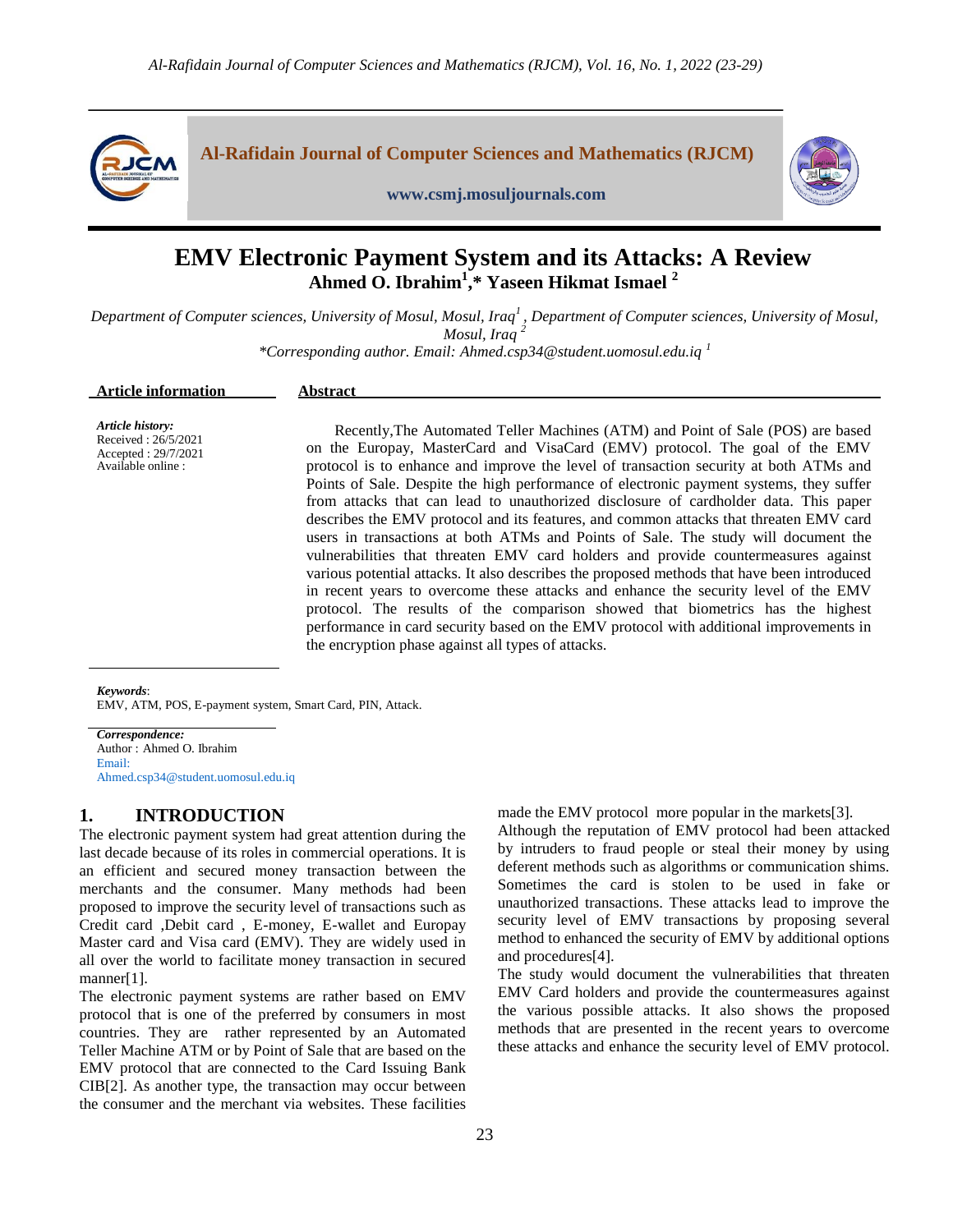# *2. Electronic payment system*

E-Payment is a system that provides the tools for payment as reward of services or goods via the internet by an authenticated terminals in on/offline state[5]. The efficiency and reliability of the e-payment system enables fast transactions in enhanced tracking capabilities. In addition to time reduction, They also reduce cost, increase trust between Merchants and Consumers. The implementation of improved technologies in the e-payment system is related to pecuniary transactions, in which consumers are interested in quality of e-payment. This technology had gained a shape of their own perceptions and expectations[3].

## 2.1 The General Definition:

The electronic payment system is the benefits of technology in modern services of banks. It enhances performance of banks and implement many activities in quick and accurate manner with high productivity [6]. Electronic payments is a mechanism of payment that implements digital media that has no real cash [7].

According to the Federal Financial Institutions Examination Council (2010) it has been defined as: electronic payment is a new payment practice for retail where a merchant retrieves payment information for goods and services and places this information in an electronic template that creates electronic files for processing over the network. In general, e-payment refers to electronic payment in the context of e-commerce online transactions conducted over the Internet. Electronic payments can also be defined as a paperless payment process [8].

2.2 Types of Electronic Payment:

The common types of e-payment can be classified as:

1- Prepaid cards: that consumers use prepaid cards for a predetermined amount via entering of a unique card numbers at the merchant sites[9].

2- Electronic cash: transactions are settled via electronic currency exchange[10].

3- Credit cards: are servers that authenticate cardholder and verify his/her account to ensure availability of sufficient funds before buying something[11].

4- Electronic check: is an electronic institution completing the transaction between the buyer's and the seller's bank in the form of an electronic check[12].

5- The debit card: is the customer maintains a positive balance in the bank account and the money deducted by the account when the debit transaction is made[13].

There are other types of e payment systems that are based in different protocols, methods materials and transactions[14].

# **3. EMV protocol**

EMV is the security payment standard managed by a consortium EMV with shared control between payment schemes: Master Card, Visa, JCB (Japan Credit Bureau), American Express, Discover and China Union Pay. It allows to secure the communication between actors of NFC deposit/withdrawal and purchase transaction, via exchanging a set of security rules and messages [15].

To operate a secure EMV transaction such as deposit/withdrawal or purchase, the secured messages of EMV are exchanged between actors (terminals and consumes and Issuing Bank) in four steps [16][17][18]:

A. Initialization:

Primarily, ATM/POS gets basic data needed for the next steps, such as the Personal Account Number (PAN), the expiration date, and other information about the security and configuration features. The Card may optionally requests from the ATM/POS some information pre-sending its own  $data[16]$ .

Optionally, the card may request some information from the terminal devices as specified in the first response and as follows: [16].

# $T \rightarrow C$ : SELECT APPLICATION

 $C \rightarrow T: [PDOL]$ 

 $T \rightarrow C$ : GET PROCESSING OPTIONS [(data specified by the PDOL)]

 $C \rightarrow T$ : (AIP, AFL) Repeat for all records in the AFL:

 $T \rightarrow C$ : READ RECORD (i)

 $C \rightarrow T$ : (Contents of record i)

The protocol starts by selecting the payment application. In response to the selection, the card optionally provides a Processing Options Data Object List (PDOL).

The PDOL specifies which data, if any, the card wants from the terminal; this could for instance include the Terminal Country Code or the amount.

The card then provides its Application Interchange Profile (AIP) and the Application File Locator (AFL).

The AIP consists of two bytes indicating the supported features (SDA, DDA, or CDA, offline PIN, and if so encrypted or plaintext, etc.) and whether terminal risk management should be performed. The AFL is a list identifying the files to be used in the transaction [18].

1- Static Data Authentication (SDA): this method is based on the authenticated pre-stored data in the card. Online connection is not required.

2- Dynamic Data Authentication (DDA): this method is based on pre-stored nonce in card to generate the public key to authenticate card and perform the transaction. It needs to connect to authenticate card and another time to accomplish transaction.

3- Combined Data Authentication (CDA): It is a combination of the previous methods. In which, card authentication is performed by SDA with the pre-stored data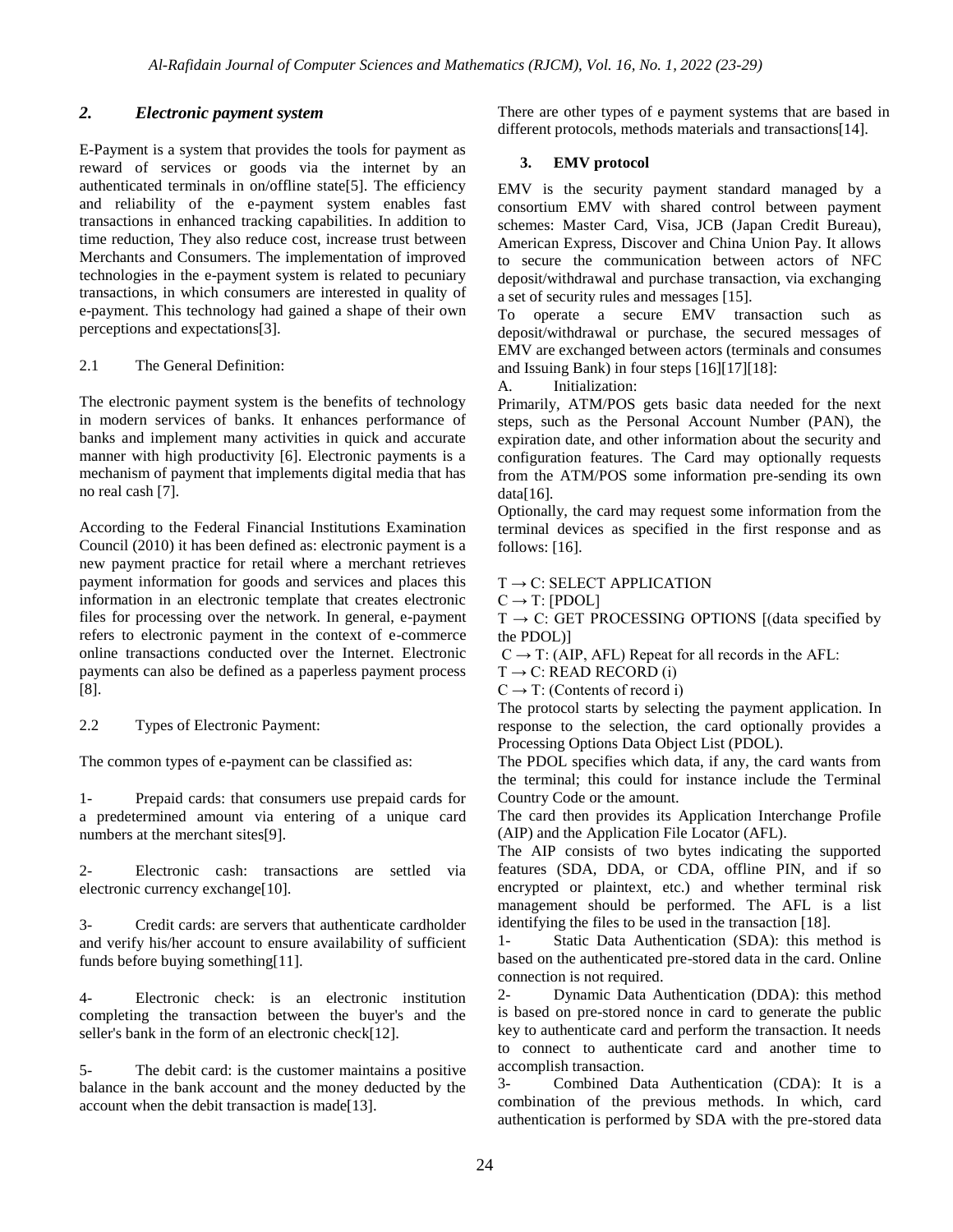at offline state, while the DDA implement the nonce to generate the public key during the transaction. It is obvious that it needs less connection times.

It is an optional step in which the client's payment device determines the ATM/POS. The ATM/POS executes most secure method if ATM/POS and the client's payment device support more than common methods. If none, this step will not be executed [17].

 $T \rightarrow C$ : AUTHENTICATE (data specified by DDOL)

 $C \rightarrow T$ : signSIC (ICC Dynamic Data,

H (ICC Dynamic Data, data specified by DDOL))

H stands for hash function and sign for signature

B. Authentication of the client:

This step provides security in case of lost and stolen card. The latter must support at least one Cardholder Verification Method (CVM), that can encounter one of the following CVMs: [16][17].

Entering PIN: the client enters the PIN code into the pad on the ATM/POS. The entered PIN can be validated and verified in two ways:

Online: by sending encrypted PIN using asymmetric key to the issuing bank.

Offline: by sending encrypted PIN using asymmetric key to the Card to be compared with the PIN reference stored in its memory.

• Client's signature: A client presents a hard copy of his signature.

PIN and signature: A combination of entered PIN and a hard copy signature are both depended.

• No CVM: It is only in contactless-NFC. PIN or signature is not required, because fast execution with limited amounts. The executing of CVM is controlled by the capabilities of the card to perform the transaction. First, the Card sends a CVM list of capabilities to the ATM/POS. The CVM list also indicates the CVMs priority order. The ATM/POS will execute each CVM according to that list .If one CVM fails, the ATM/POS continues with the next CVM until at least or successful one[17].

C. The actual transaction:

Finally, an optional step (as step2) if there is no common method, it can be executed either in the online mode (with the issuing bank) or in the offline mode (with card). The ATM/POS determines the mode that would be performed in actual transaction, but the card may refuse that choice of an offline mode and force the online mode. These modes are: [17][18].

• Offline transaction: The card provides a confirmation proof of the transaction via a Transaction Certificate (TC) to the ATM/POS, which sends it later to the issuing bank.

• Online transaction: the client's payment device provides an Authorization Request Cryptogram (ARQC) to the ATM/POS which forwards it to the issuing bank for approval. If the client's payment device receives the approval, then it sends a TC to the ATM/POS as a confirmation proof of the transaction.

• Declined transaction: In both modes, the card can completely reject the transaction if it sends an Application Authentication Cryptogram (AAC) to the ATM/POS instead of a TC or an ARQC. Fig. 1. Shows EMV payment system.



Fig.1 EMV payment system [15].

#### **4. Attacks on EMV System**

After the well reputation of EMV based systems, the intruders became more active to attack these systems. Several types of attacks had been invented to overcome the security of the EMV systems. The attackers take interest in the weakness points of the EMV protocol to gain unauthorized access to the consumers' accounts by means of deferent type of software or hardware. The following are some of the common types of attack:

#### 4.1 Man-in-the-middle Attack (MITM)

An attacker is able to perform a MITM attack to intercept the connection between the card and the point-of-sale to trick the terminal by sending a 9000 response, without transferring the PIN to the genuine card and thereby the genuine card assumes that ATM/POS does not have "PIN verification" method and uses the signature method to verify the cardholder [19].

## 4.2 Pre-play Attack (PPA)

This attack uses an Unpredictable Number (UN) which has a fixed value. The low bits is a counter that is incremented in few milliseconds. It is cycling in 3 minutes. The UN that is generated at the ATM/POS may be predictable, what may provide the required card verification codes (CVC) to withdraw cash from an ATM at other time in which the UN can be predicted. This attack declares that ATMs generated a poor random number after analysis on few more ATMs. The pre-play attack can be used to downgrade the CVM in contactless(offline) Transactions in Magnetic strip based EMV by producing UN in range between 0 to 99,999,999. The main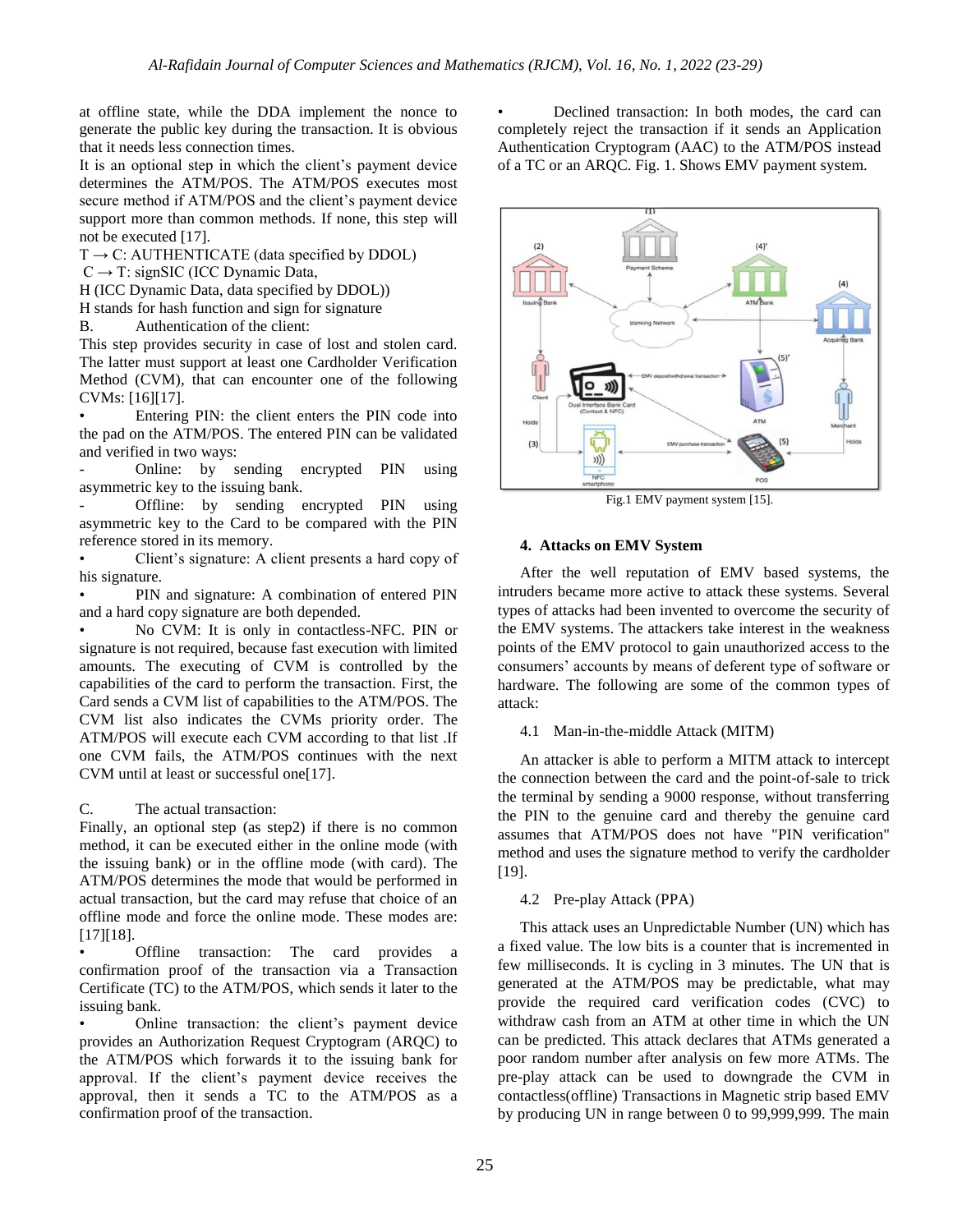purpose of using the smart card instead of the magnetic stripe card because the magnetic stripe card is not authenticated [20][19].

4.3 NFC-Relay Attack

The Near-Field communication (NFC) is modern technology that allows communication between two devices within a short distance "5-10cm". There are three ways to perform the NFC Attack: [19]

• Card-emulation: The NFC devices emulates in offline mode as a contactless card.

The peer-to-peer mode: The devices communicate with each other directly to trick both of the victim and the reader terminal.

The read/write mode: The NFC devices communicate with the NFC tag via NFC-enabled device that acts as a malicious verifier.

This attack considers that the legitimate card has a fake contactless transaction via one of the previous method. While, the fake terminal operates the transaction either in the same time or at later (on/offline) [21].

4.4 Shim-in-the-middle Attack

A shim (flexible circuit and very thin board) is used in this attack by placing the shim between the card and the slot of terminal. This shim transmits a signal by the circuit to the nearest receiver to get the card information. Another shim may be attached to PIN entry Device (PED). The attacker may use the implanted shims after removing the legitimate card. The collected information can be used in a later fake transaction[22].

4.5 Camera and Double Swipe method

In this attack, the merchant is involved as an attacker. He uses a camera to snap the PIN that is taped during Customer enters his/her own PIN onto the PED. The merchant swipes the card into the POS twice to the first in a fake POS and the other into a legitimate POS. PIN intercepting allows the merchant to fraud the EMV card and operate a fake transaction by the taped PIN. This type of attack requires to modify the POS which is indeed a difficult process [23].

4.6 Counterfeit Terminal Attack

This type of attack requires Counterfeit terminal that contains either Software key bloggers or a hardware sensor to capture the PIN of the victim. A counterfeit terminal captures the data to forge the Chip card or use it in web transactions [24].

4.7 Signal Eavesdropping Attack

This attack is used to tap the line of data that is connected the PED. A small thin metal materials or wires can be public keys of CAp. Those keys are used to encrypt/decrypt data between the Card and terminal.

attached to the data line of the terminal and they ae connected to a special purpose device that transfers the signals to a computer. The computer analysis the unencrypted information that are required to perform a fake transactions in different ways such as web transactions or by using stalled fake cards [19].

#### 4.8 Active Relay Attack

This attack is a fraud method in which, a victim starts an EMV transaction with an installed reader by attacker without the victim's knowledge. In this case, the victim pays a small amount of money at the malicious reader. This reader relays the response of the card to a remote legitimate reader to start another legitimate transaction with more expensive items. Several types of this active attack is presented to be defeated. Those types based on different devices and methods. Mostly, these types are difficult to be detected immediately it requires a complex procedures and time [25].

## **5. Countermeasure of the Attacks on EMV System**

The aim of this survey is to analyze the studies that presented solutions against the common attacks and evaluate the performance and its effects on EMV chip cards based systems. This allows to propose a better methods and solutions that faces those attacks. The related studies are:

In [26],the researchers proposed an enhancement for e-pay system based on EMV protocol via the dynamic tokenization and detokenization of the related protocol information. In addition to End-to-End encryption, the token generation is provided online by the Card issuing bank CIB as token service provider TSP. the tokens are used to represent all the transaction information in which the both of terminal and the server are secured and authenticated. No signature authentication is allowed. The result showed aa good performance against Man-in-the-Middle, Pre-lay, NFC-Relay, Eavesdropping and Active Relay attacks. Although of the promising results, the stolen Cads and PINs and other authentication information are still a weakness point.

In [27], the researchers proposed a method based on Readers-Writers Flow Model (RWFM). By which, the messages are labeled between the card and the terminal or between the terminal and the CIB. Each transaction is labeled according to a labeling dictionary that is used to generate the messages. If the labels do not match a specified label, the model will reject the message, otherwise it will be confirmed. The results showed good performance against MITM, Pre-play, SITM, Counterfeit Terminal, Signal Eavesdropping and Active Relay Attack. The RWFM must be implemented in the POS/ATM to secure transaction in either online or offline states. Another problem of the stolen cards and PIN cannot be overcome.

In [28], authors presented a new security protocol analyzed by the Scyther tool. Their method passed on new Certificate Authority for POS CAp that are trusted to the CIB. Additionally, a RSA2048 is used to generate a secret and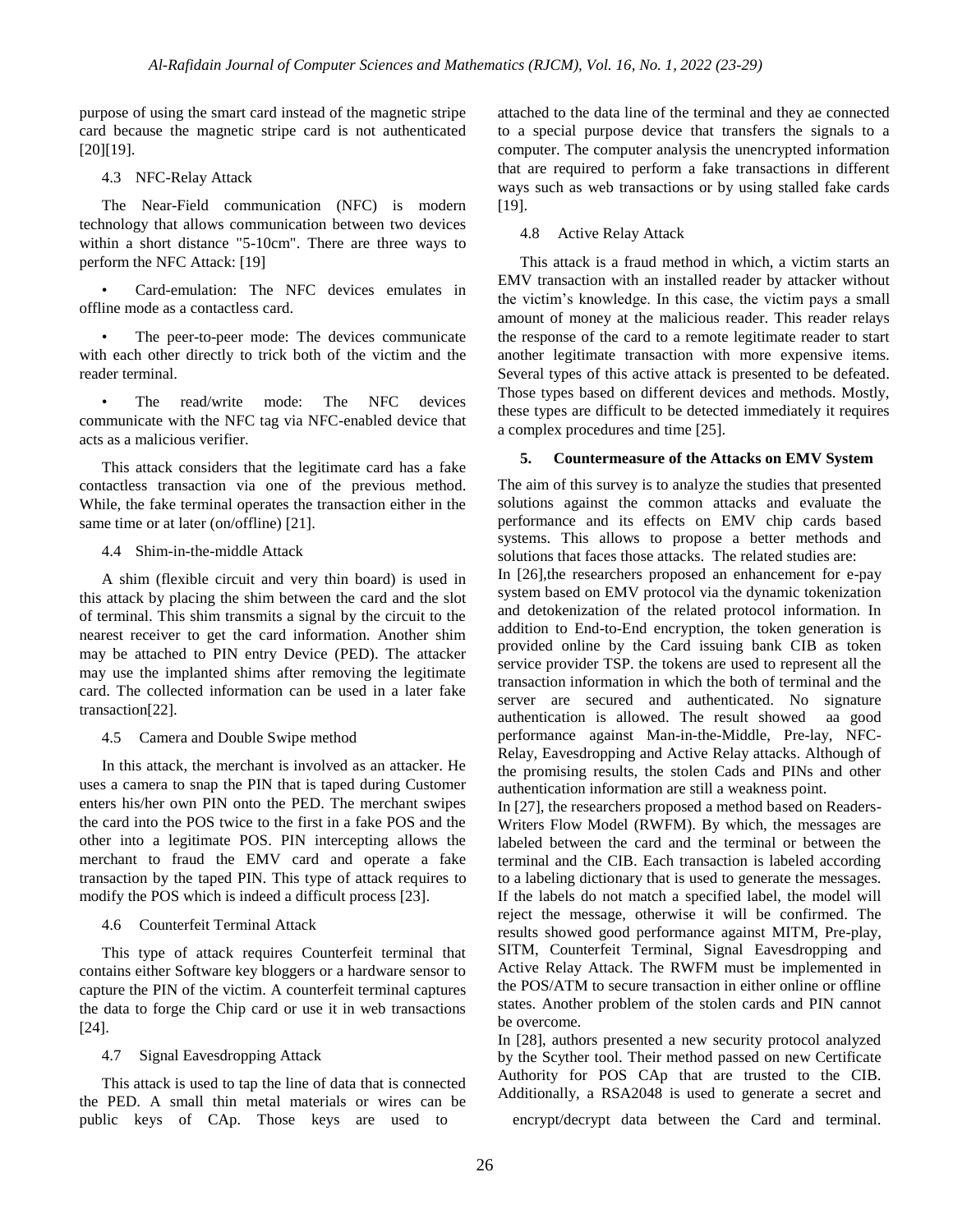Actually, this method prevents MITM and Relay attacks, but it still faced the same problem of the stolen cards and captured PIN.

In [29], the authors proposed an enhancement of EMV based on offline tokenization. A Token service provider TSP generates tokens based on nonce of transaction in the POS that are encrypted by end-to-end cryptosystem. During transaction, the method prevents eavesdrop attacks and active relay attack with considering trusted TSB in CIB.

In [30], the authors a management authentication to provide mutual authentication between the POS and the NFC device. In which both of the POS and NFC device are authenticated by implementing a management authentication server MAS. The method prevents NFCrelay, replay and MITM attacks.

In [31], the authors presented an EMV system based on dual authentication stages and biometrics implementation. An Authentication Server AS is used to authenticate both of the terminals and the Management Server MS. The AS controls all users communication including registration and key generation. Where the MS controls the AS and the

## other

procedures such as re-registration and change password. The method is robust against several types of attacks, but it needs another enhancement.

In [32], the authors presented EMV system based on iris authentication in NFC smart phone. The NFC smart phone transmits Application Protocol Data Unit (APDU) command to the NFC reader, and smart phone receives from latest APDU response. The IRIS image used as a key in encryption/decryption process between the phone and terminal. It is obvious that the method overcome authentication of NFC—relay attack.

# **6. Comparison**

The previous studies have been analyzed to evaluate their proposals and its capabilities against various attacks. Some of these methods still have weak points against some attacks, specially, in authentication steps. Others had tried to solve authentication problems as in the type of devices and terminals. Generally, (Table .1) illustrates the main evaluation parameters of the previous analyzed methods.

| Name of<br><b>Attack</b>                  | Ref<br>No. | <b>Connection</b><br><b>status</b> | Needed<br>Equip. | Cost                                 | <b>Success</b>                                                                                              | Proposal                                                                                                                            |
|-------------------------------------------|------------|------------------------------------|------------------|--------------------------------------|-------------------------------------------------------------------------------------------------------------|-------------------------------------------------------------------------------------------------------------------------------------|
| Man-in-the-<br>middle<br>Attack<br>(MITM) | 26         | Offline                            | Fake<br>terminal | High                                 | Possible                                                                                                    | -No signature Authorization                                                                                                         |
|                                           | 27         | On/offline                         |                  |                                      | Possible in RWFM terminals                                                                                  | -RWFM implementation                                                                                                                |
|                                           | 28         | On/offline                         |                  |                                      | Possible with CAp                                                                                           | -implement a CAp<br>-Encryption system for CAp                                                                                      |
|                                           | 29         | Offline                            |                  |                                      | Possible with Offline token<br>authorization                                                                | -Implement Trusted Offline<br>tokenization<br>-End-to-end Encryption                                                                |
|                                           | 30         | On/offline                         |                  |                                      | Possible if MAS provided                                                                                    | -management Authentication                                                                                                          |
|                                           | 31         | Online                             |                  |                                      | Possible if implementation of<br>two servers                                                                | -Dual stage Authentication based on<br><b>Biometrics and PIN</b>                                                                    |
|                                           | 32         | Online                             |                  |                                      | Possible with IRIS<br>Authentication                                                                        | -IRIS biometric implementation<br>-IRIS is key of encryption system<br>-Mutual authentication between the<br>phone and the terminal |
| Pre-play                                  | 26         | Offline                            | Fake<br>terminal |                                      | Possible with proposed<br>procedures                                                                        | -Mutual authentication<br>-End-to-end encryption<br>-Dynamic Transaction Token<br>-Passcode for payment app                         |
|                                           | 27         | On/offline                         |                  |                                      | Possible in RWFM terminals                                                                                  | -RWFM implementation<br>- Using Nonce                                                                                               |
| Attack (PPA)                              | 30         | On/offline                         |                  | High                                 | Possible if MAS provided                                                                                    | -management Authentication                                                                                                          |
|                                           | 31         | Online                             |                  |                                      | Possible if implementation of<br>two servers                                                                | -Dual stage Authentication based on<br><b>Biometrics and PIN</b>                                                                    |
|                                           | 32         | Online                             |                  |                                      | Possible with IRIS<br>Authentication                                                                        | -IRIS biometric implementation<br>-IRIS is key of encryption system<br>-Mutual authentication between the<br>phone and the terminal |
| Name of                                   | Ref        | Connection                         | Needed           | Cost                                 | <b>Success</b>                                                                                              | Proposal                                                                                                                            |
| Attack                                    | No.        | status                             | Equip.           |                                      |                                                                                                             |                                                                                                                                     |
| NFC-Relay<br>Attack                       | 26         |                                    |                  | Possible with proposed<br>procedures | -Mutual authentication<br>-End-to-end encryption<br>-Dynamic Transaction Token<br>-Passcode for payment app |                                                                                                                                     |
|                                           | 27         | Online                             | Fake<br>terminal | High                                 | Possible in RWFM terminals                                                                                  | -RWFM implementation                                                                                                                |
|                                           | 30         |                                    |                  |                                      | Possible if MAS provided                                                                                    | -management Authentication                                                                                                          |
|                                           | 32         |                                    |                  |                                      | Possible with IRIS<br>Authentication                                                                        | -IRIS biometric implementation<br>-IRIS is key of encryption system<br>-Mutual authentication between the<br>phone and the terminal |

Table .1: Analyzed Methods.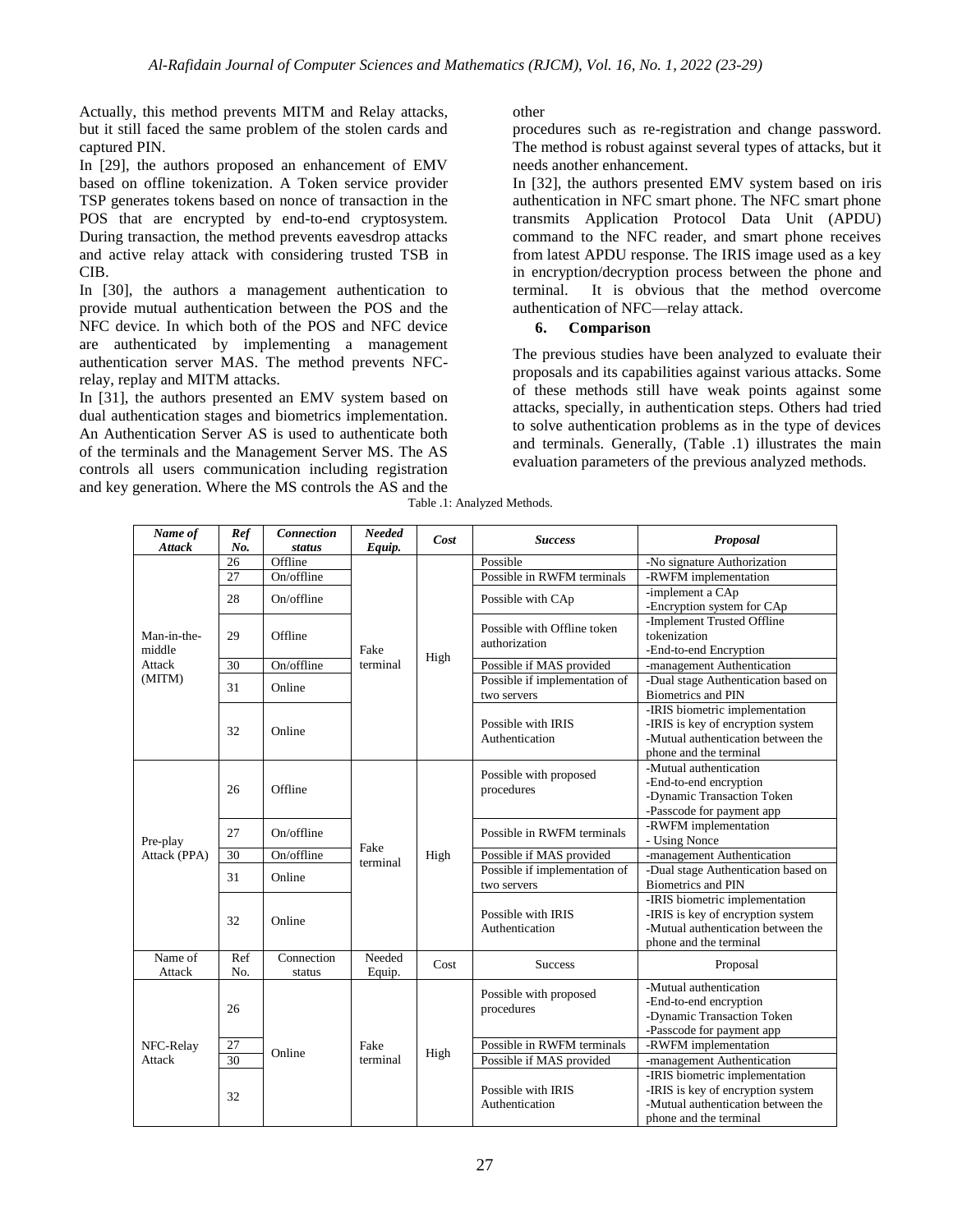| Shim-in-the-<br>middle<br>Attack        | 26 | Offline        | Shim                                              | Low        | Possible in RWFM terminals                       | -RWFM implementation                                                        |
|-----------------------------------------|----|----------------|---------------------------------------------------|------------|--------------------------------------------------|-----------------------------------------------------------------------------|
| Camera and<br>Double<br>Swipe<br>method | 26 | Offline        | $Camera+$<br>sensors<br><sub>or</sub><br>software | Mediu<br>m | Possible in RWFM terminals                       | -RWFM implementation                                                        |
|                                         | 29 | Offline        |                                                   |            | Possible with Offline token<br>authorization     | -Implement Trusted Offline<br>tokenization<br>-End-to-end Encryption        |
| Counterfeit<br>Terminal<br>Attack       | 26 | Offline        | Fake<br>terminal                                  | High       | Possible in RWFM terminals                       | -RWFM implementation                                                        |
|                                         | 29 | Offline        |                                                   |            | Possible with Offline token<br>authorization     | -Implement Trusted Offline<br>tokenization<br>-End-to-end Encryption        |
| Signal<br>Eavesdrop<br>Attack           | 26 | Online/offline | Special<br>purpose<br>device                      | Mediu<br>m | Possible with available<br>software and hardware | -Authorized Amount by user<br>-Dynamic Transaction Token<br>-Secure channel |
|                                         | 29 | Online/offline |                                                   |            | Possible with Offline token<br>authorization     | -Implement Trusted Offline<br>tokenization<br>-End-to-end Encryption        |
|                                         | 31 | Online         |                                                   |            | Possible if implementation of<br>two servers     | -Dual stage Authentication based on<br><b>Biometrics and PIN</b>            |
| <b>Active Relay</b><br>Attack           | 26 | Online         | Special<br>purpose<br>device                      | High       | Possible with available<br>software and hardware | -Authorized Amount by user<br>-Dynamic Transaction Token<br>-Secure channel |
|                                         | 27 |                |                                                   |            | Possible in RWFM terminals                       | -RWFM implementation                                                        |
|                                         | 28 |                |                                                   |            | Possible with CAp                                | -implement a CAp<br>-Encryption system for CAp                              |
|                                         | 29 |                |                                                   |            | Possible with Offline token<br>authorization     | -Implement Trusted Offline<br>tokenization<br>-End-to-end Encryption        |
|                                         | 31 |                |                                                   |            | Possible if implementation of<br>two servers     | -Dual stage Authentication based on<br><b>Biometrics and PIN</b>            |

## **7. Discussion Conclusion**

As mentioned before, the previous methods had overcome some weak points of EMV security. All the methods are capable to overcome the MITM attack. Researchers in [26- 27-30-31-32] are capable to overcome Pre-play attack. While researchers in [26-27-30-32] are capable to overcome NFC-relay attack. [26] is capable to overcome Shim-in-the-Middle attack. In [26-29], the researchers are capable to overcome camera and double swap attack and Counterfeit Terminal Attack. In [26-29-31] the researchers are capable to overcome Signal eavesdrop attack. In [26, 27, 28, 29, 31] the researchers are capable to overcome Active relay attack.

It is obvious that there is a lack in some of the previous methods that allow intruders to access the consumers transactions. Although the IRIS authentication are used in [32] but it has to be re-designed to obtain more robustness. This study has analyzed some previous methods that tried to enhance the security level of EMV payment system. These methods are based in varied techniques to overcome unauthorized access to the consumers' accounts. Most of these methods are not able to authenticate the person that provide a Card and PIN. Most recent methods use the biometrics to authenticate the cardholder. But they still have a lack on eavesdropping or high technical attacks that might provide one or more of biometrics in deferent levels of complexity.

This study suggests that the biometrics are very robust against most types of attacks. They have to be implemented with nonce and high-performance cryptosystem like (Bio-Hashing). It is reasonable to use a special technique to manipulate with the parameters of EMV protocol.

NOTES: In Table No. 1, it should be noted that the cost means the cost of what the attacker needs in terms of peripheral devices to carry out his attack. As for the success, it was found that the author succeeded in blocking a certain possible attack by the attacker. With regard to the proposal, the author suggested another improvement of the E M V protocol as a proposal to block more than one attack of the protocols.

#### **References**

- [1] A. Premchand and A. Choudhry, "Future of Payments ePayments," Jun. 2015.
- [2] S. A. Effiong and P. O. Nwanagu, "E-Commerce Transactions and Tax Revenue : A Commensal-Symbiotic Evaluation," Eng. Manag. ·, no. August, 2020.
- [3] N. R. Ab Hamid and A. Y. Cheng, "A risk perception analysis on the use of electronic payment systems by young adult," WSEAS Trans. Inf. Sci. Appl., vol. 10, no. 1, pp. 26–35, 2013.
- [4] A. R. Peša and A. Brajković, "Testing The 'Black Swan Effect' on Croatian Stock Market Between 2000 and 2013," EMAJ Emerg. Mark. J., vol. 6, no. 1, pp. 1–16, 2016, doi: 10.5195/emaj.2016.92.
- [5] Z. Bezhovski, "The Future of the Mobile Payment as Electronic Payment System," Eur. J. Bus. Manag., vol. 8, no. 8, pp. 127-132, 2016.
- [6] Shilpa and P. Sharma, "Advance Technique for Online Payment Security in E-Commerce : 'Double Verification ," Int. J. Comput. Sci. Eng., vol. 5, no. 6, pp. 508–513, 2013.
- [7] P. Aigbe and J. Akpojaro, "Analysis of Security Issues in Electronic Payment Systems," Int. J. Comput. Appl., vol. 108, no. 10, pp. 10–14, 2014, doi: 10.5120/18946-9993.